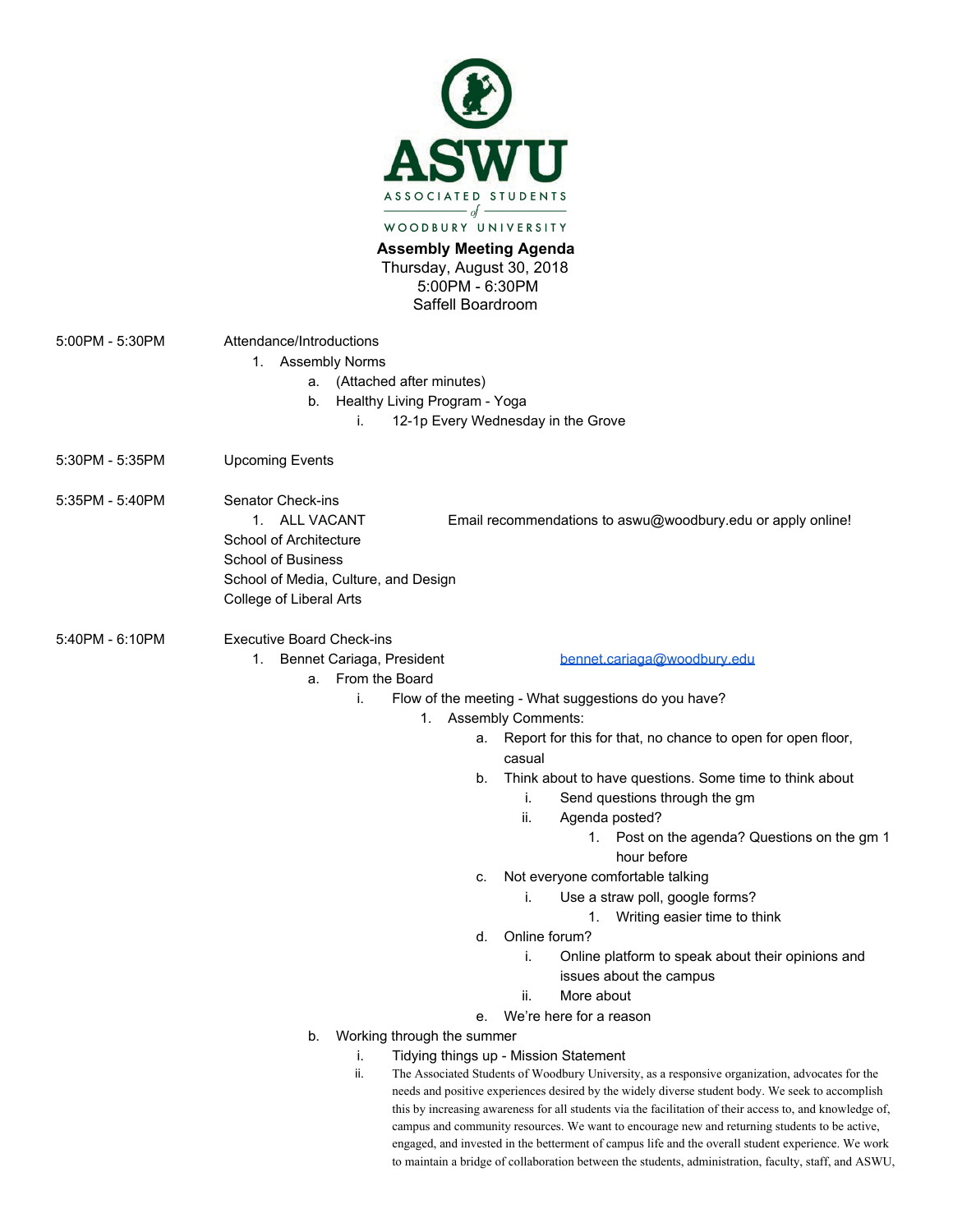to create a cohesive understanding of the objectives for the Woodbury community. This is your student government.

- c. Projects
	- i. Woodbury Bust Soft unveiling, Formal unveiling with plaque
		- 1. New Tradition Our suggestion is to rub his chin, what's yours?
		- 2. Think about this for the next meeting
	- ii. Bulletin Boards Start from the ground up.
		- 1. What is the budget?
			- a. Following up next meeting
	- iii. Constitution & ByLaws We want your input on the ByLaws as well.
- d. All-Freshmen Forum
	- i. Panel of students Talk about experience at Woodbury, demystify college
		- 1. Jane, Andy, and Kayla will be on the panel
- e. Groupme NORMS
	- i. Acknowledgement of liking the message
	- ii. Not a problem after hours
	- iii. 1-1 convos dm
- 2. William Garcia, Executive VP [william.garcia@woodbury.edu](mailto:william.garcia@woodbury.edu)

- a. SIPS Applications Will start looking over it during this weekend
- b. Projects
	- i. SH Garden
	- ii. Hammocks
- 3. Veronia Alkomos, VP of Finance [veronia.alkomos@woodbury.edu](mailto:veronia.alkomos@woodbury.edu)
	- a. Thanks for everyone that showed up yesterday.
		- i. For the orgs who could not make it, the next OAC workshop is going to be on Sept 5th from 12 to 1 as well at SB209.
		- ii. If you can't make it that day please let me know so we could set up a time together.
	- b. Please check out the OAC guidelines.
	- c. Please turn in all the paperwork on time.
		- i. The OAC contact due Thursday Sept 13th before 5PM.
		- ii. The OAC presentations and the online funding request is due Thursday Sept 13th before 12am.
	- d. The OAC meeting is on Sunday Sept 16th from 10:30am to 1:30pm.
- 4. Destiny Garcia, VP of Student Orgs [destiny.garcia@woodbury.edu](mailto:destiny.garcia@woodbury.edu)
	- a. Org Training
		- i. If your org didn't attend, contact Michelle Sidney
		- ii. michelle.sidney@woodbury.edu
- 5. Adam Ramirez, VP of Marketing [adam.ramirez@woodbury.edu](mailto:adam.ramirez@woodbury.edu)

- a. Hey everyone, welcome back, and to new representatives, welcome!
- b. Just a reminder, I upload the minutes from assembly 2-3 days after assembly, on the aswu website.
	- i. As well as any other information regarding ASWU, OAC events, org information, org documents. Website is aswu.woodbury.edu
- c. We table biweekly beginning next Wednesday 9/5 from 12-1:30, so make sure to come to our table for information, and free giveaways
	- i. Swag any input on what kind of swag you would like to see? We would like to have new swag to giveaway by our 2nd tabling day, which is 9/19
		- 1. SWAG
			- a. Kevin visors
			- b. Mohamed bandanas
			- c. Jane Flash Drives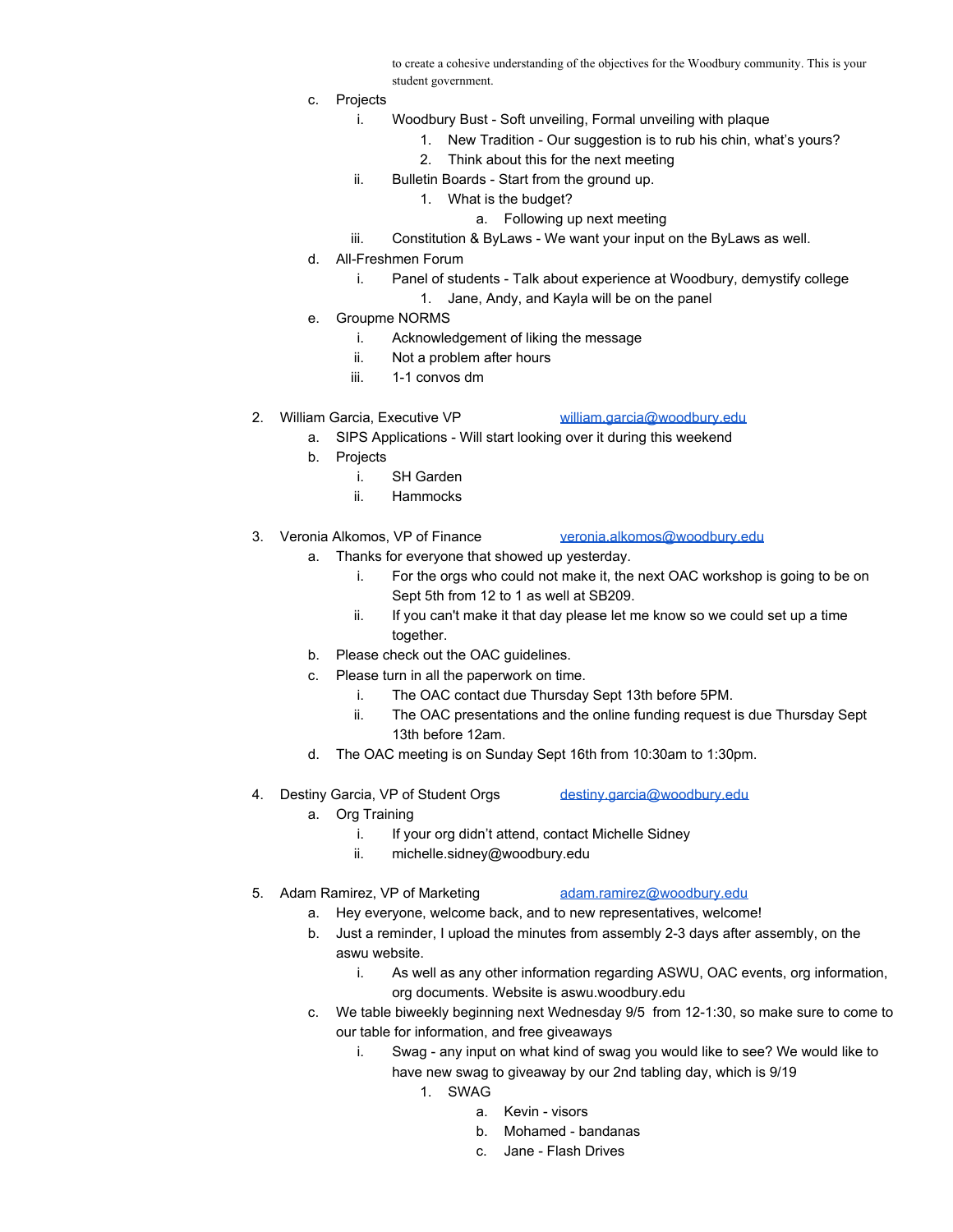- d. Kayla socks
- e. Hoodies
- f. Tshirts
- g. Belt buckle
	- i. Supported
- h. Hats
	- i. What type of hats?
		- 1. Beanies

i. Polos

- j. sweats/joggers
- d. Discount Cards!
	- i. Ordering new discount cards.
		- 1. Any ideas?
			- a. Burbank Mall
			- b. Pickwick
- e. Does anyone have any questions or comments they would like to share pertaining to anything I just said or anything regarding my position?
- f. Tablecloths
- 6. Crystal Sims, VP of Student Life [crystal.sims@woodbury.edu](mailto:crystal.sims@woodbury.edu)
	- a. CAB event overview: The first CAB and Get It was yesterday and as always they will continue for every other Wednesday! Yesterday while tabling we asked students if they wanted more interactive CGIs, grab and go CGIs, and movie night suggestions. Any feedback?
	- b. Dates to mark are your calendar: Atmosphere will be Friday Oct. 19th, Winter Festival will be Thursday Nov. 15th, Late Night Breakfast will be Wednesday Nov. 28th. We will also have a stress busters food run for midterms, last time we did Taco Bell. Any food suggestions?
	- c. Food vendors
		- i. While supplies last
		- ii. Be more open and transparent
		- iii. Participation prize for attending
			- 1. Scholarships
			- 2. Amazon GC
			- 3. Gold belt buckles

## 6:10PM - 6:15PM Advisor Check-in

## 2. Tracci Johnson [tracci.johnson@woodbury.edu](mailto:tracci.johnson@woodbury.edu)

- a. Will have a report next week
- b. Increasing student participation for committees
	- i. Looking to have students for a committee regarding an app
		- 1. Oh lala? Regarding events
- c. Instagram follow on student orgs
	- i. @deantracci

6:15PM - 6:30PM Open Forum

- 1. If you have anything that was not addressed, please submit an anonymous comment into the Comment Box right outside in the hallway, in the pool house, or via our virtual comment box on our website aswu.woodbury.edu.
	- a. Mohamed Met president first week. Talked about ads
		- i. Tradition coming in with new t shirts
			- 1. Crystal this year we didn't give tshirts
				- a. Previous years we have. Offered to give out limited sizes on tank tops
			- 2. Tracci wear your Woodbury shirts!
				- a. You're the advocate for the school!